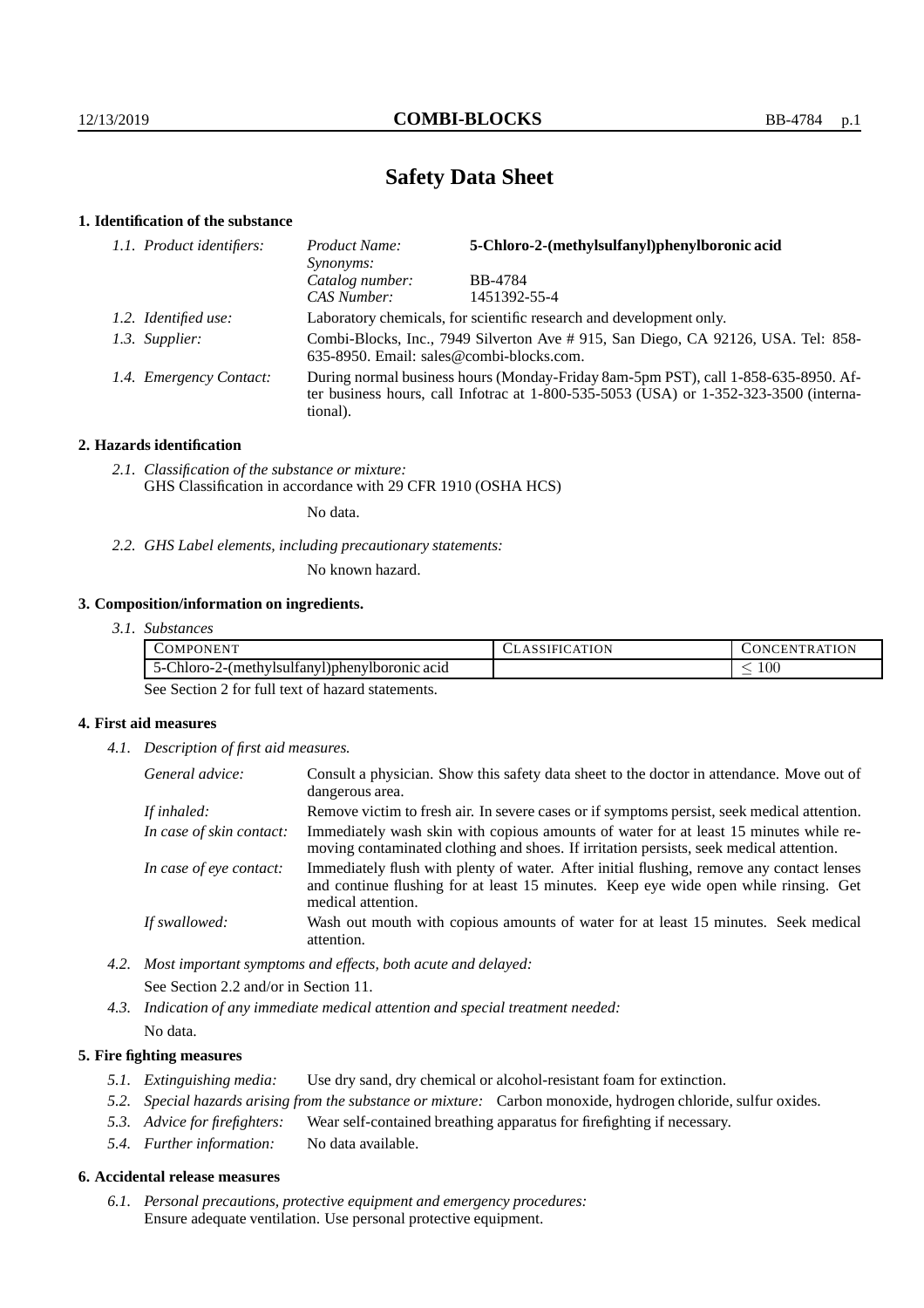| 6.2. Environmental precautions:                                                                                                                                                                                                                            |                                                                                                                                                                                                                                                                    |  |
|------------------------------------------------------------------------------------------------------------------------------------------------------------------------------------------------------------------------------------------------------------|--------------------------------------------------------------------------------------------------------------------------------------------------------------------------------------------------------------------------------------------------------------------|--|
|                                                                                                                                                                                                                                                            | Should not be released into the environment. See Section 12 for additional ecological information.                                                                                                                                                                 |  |
|                                                                                                                                                                                                                                                            | 6.3. Methods and materials for containment and cleaning up:                                                                                                                                                                                                        |  |
| Sweep up or vacuum up spillage and collect in suitable container for disposal.                                                                                                                                                                             |                                                                                                                                                                                                                                                                    |  |
| 6.4. Reference to other sections:                                                                                                                                                                                                                          |                                                                                                                                                                                                                                                                    |  |
|                                                                                                                                                                                                                                                            | Refer to protective measures listed in Sections 8 and 13.                                                                                                                                                                                                          |  |
| 7. Handling and storage                                                                                                                                                                                                                                    |                                                                                                                                                                                                                                                                    |  |
|                                                                                                                                                                                                                                                            | 7.1. Precautions for safe handling: Avoid contact with skin and eyes. Avoid inhalation of vapour or mist. Keep away<br>from sources of ignition - No smoking. Take measures to prevent the build up of electro-<br>static charge. For precautions see section 2.2. |  |
| 7.2. Conditions for safe storage, including any incompatibilities: Store refrigerated. Keep container tightly closed in<br>a dry and well-ventilated place. Containers which are opened must be carefully resealed<br>and kept upright to prevent leakage. |                                                                                                                                                                                                                                                                    |  |
| 7.3. Specific end use(s):                                                                                                                                                                                                                                  | Laboratory chemicals, for scientific research and development only.                                                                                                                                                                                                |  |
| 8. Exposure Controls / Personal protection                                                                                                                                                                                                                 |                                                                                                                                                                                                                                                                    |  |
| 8.1. Control parameters:                                                                                                                                                                                                                                   |                                                                                                                                                                                                                                                                    |  |
|                                                                                                                                                                                                                                                            | Components with workplace control parameters: Contains no substances with occupational exposure limit values.                                                                                                                                                      |  |
| 8.2. Exposure controls:                                                                                                                                                                                                                                    |                                                                                                                                                                                                                                                                    |  |
| Appropriate engineering controls: Ensure that eyewash stations and safety showers are close to the workstation<br>location. Ensure adequate ventilation, especially in confined areas.                                                                     |                                                                                                                                                                                                                                                                    |  |
| Personal protective equipment:                                                                                                                                                                                                                             |                                                                                                                                                                                                                                                                    |  |
| Eye/face protection:                                                                                                                                                                                                                                       | Wear appropriate protective eyeglasses or chemical safety goggles as described by OSHA's<br>eye and face protection regulations in 29 CFR 1910.133 or European Standard EN166.                                                                                     |  |
| Skin protection:                                                                                                                                                                                                                                           | Handle with gloves. Gloves must be inspected prior to use. Use proper glove removal<br>technique (without touching glove's outer surface) to avoid skin contact with this product                                                                                  |  |

## **8. Exposure Controls / Personal protection**

| Eye/face protection:               | Wear appropriate protective eyeglasses or chemical safety goggles as described by OSHA's<br>eye and face protection regulations in 29 CFR 1910.133 or European Standard EN166.                                                                                                                                         |  |  |
|------------------------------------|------------------------------------------------------------------------------------------------------------------------------------------------------------------------------------------------------------------------------------------------------------------------------------------------------------------------|--|--|
| Skin protection:                   | Handle with gloves. Gloves must be inspected prior to use. Use proper glove removal<br>technique (without touching glove's outer surface) to avoid skin contact with this product.<br>Dispose of contaminated gloves after use in accordance with applicable laws and good<br>laboratory practices. Wash and dry hands |  |  |
| <b>Body Protection:</b>            | Complete suit protecting against chemicals, Flame retardant antistatic protective clothing.,<br>The type of protective equipment must be selected according to the concentration and<br>amount of the dangerous substance at the specific workplace.                                                                   |  |  |
| Respiratory protection:            |                                                                                                                                                                                                                                                                                                                        |  |  |
| Control of environmental exposure: | Prevent further leakage or spillage if safe to do so. Do not let product enter<br>drains.                                                                                                                                                                                                                              |  |  |

# **9. Physical and chemical properties**

*9.1. Information on basic physical and chemical properties*

|          | njormanon on oasie prejsteat and enemieat propernes |          |
|----------|-----------------------------------------------------|----------|
| (a)      | Appearance:                                         | Solid    |
| (b)      | Odour:                                              | No data  |
| (c)      | Odour Threshold:                                    | No data  |
| (d)      | pH:                                                 | No data  |
| (e)      | Melting point/freezing point:                       | No date. |
| (f)      | Initial boiling point and boiling range:            | No data  |
| (g)      | Flash point:                                        | No data  |
| (h)      | Evaporatoin rate:                                   | No data  |
| (i)      | Flammability (solid, gas):                          | No data  |
| (j)      | Upper/lower flammability or explosive limits:       | No data  |
| $\rm(k)$ | Vapour pressure:                                    | No data  |
| (1)      | Vapour density:                                     | No data  |
| (m)      | Relative density:                                   | No data  |
| (n)      | Water solubility:                                   | No data  |
| $\circ$  | Partition coefficient: n-octanol/water:             | No data  |
| (p)      | Auto-ignition:                                      | No data  |
| (q)      | Decomposition temperature:                          | No data  |
| (r)      | Viscosity:                                          | No data  |
| (s)      | Explosive properties:                               | No data  |
| (t)      | Oxidizing properties:                               | No data  |
|          |                                                     |          |